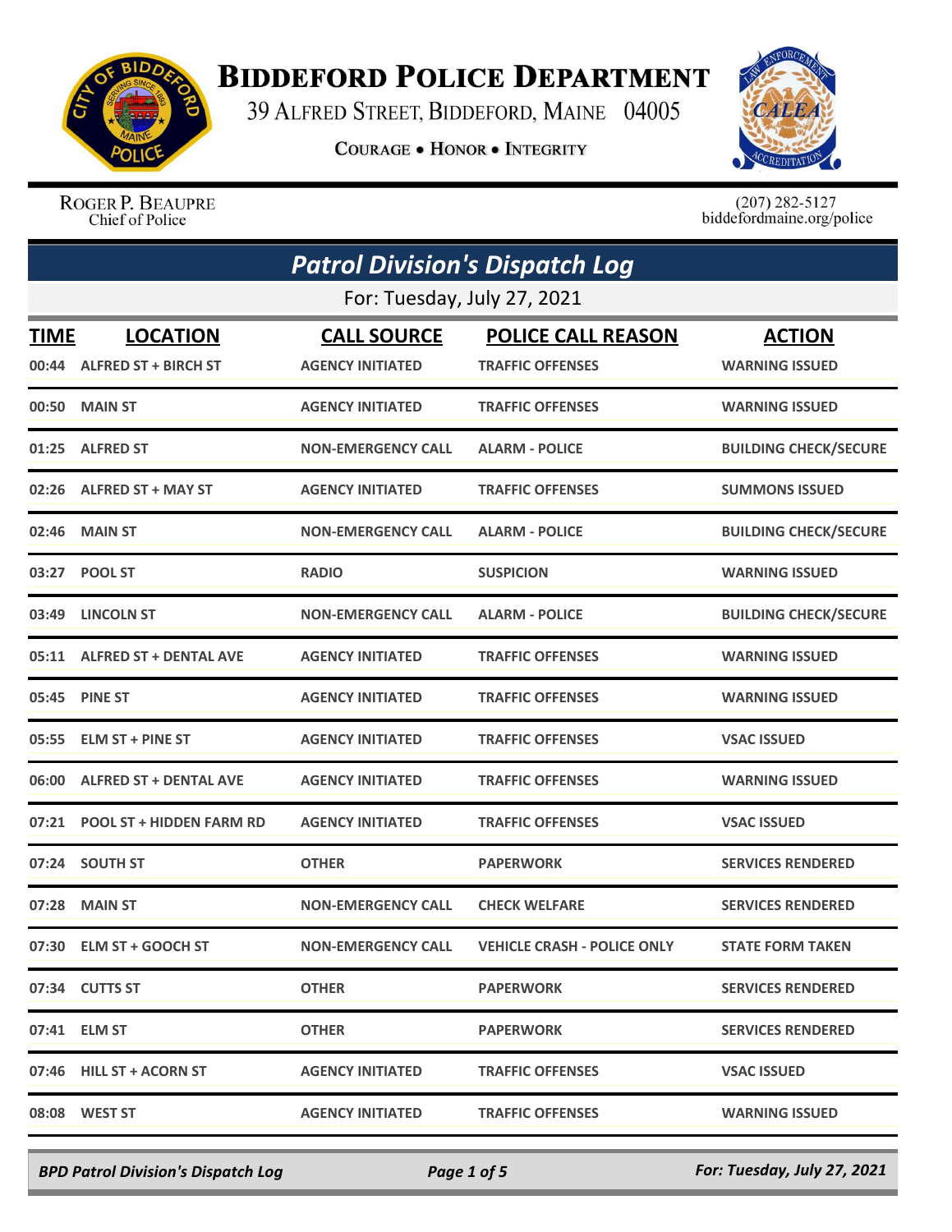| <b>TIME</b><br>08:12 | <b>LOCATION</b><br><b>BOULDER WAY</b> | <b>CALL SOURCE</b><br><b>NON-EMERGENCY CALL</b> | <b>POLICE CALL REASON</b><br><b>CHECK WELFARE</b> | <b>ACTION</b><br><b>GONE ON ARRIVAL</b> |
|----------------------|---------------------------------------|-------------------------------------------------|---------------------------------------------------|-----------------------------------------|
| 08:16                | <b>GEORGETOWN DR + WEST ST</b>        | <b>AGENCY INITIATED</b>                         | <b>TRAFFIC OFFENSES</b>                           | <b>WARNING ISSUED</b>                   |
| 08:24                | <b>WEST ST + NEWTOWN RD</b>           | <b>AGENCY INITIATED</b>                         | <b>TRAFFIC OFFENSES</b>                           | <b>WARNING ISSUED</b>                   |
|                      | 08:53 ALFRED ST                       | <b>NON-EMERGENCY CALL</b>                       | <b>TRAFFIC OFFENSES</b>                           | <b>REPORT TAKEN</b>                     |
|                      | 08:59 HILL ST                         | <b>NON-EMERGENCY CALL</b>                       | <b>ALARM - POLICE</b>                             | <b>FALSE ALARM</b>                      |
|                      | 09:01 POOL ST                         | <b>AGENCY INITIATED</b>                         | <b>TRAFFIC OFFENSES</b>                           | <b>VSAC ISSUED</b>                      |
|                      | 09:07 GREEN ST                        | <b>WALK-IN AT STATION</b>                       | <b>PAPERWORK</b>                                  | <b>PAPERWORK NOT SERVED</b>             |
| 09:36                | <b>POOL ST</b>                        | <b>AGENCY INITIATED</b>                         | <b>TRAFFIC OFFENSES</b>                           | <b>VSAC ISSUED</b>                      |
| 09:49                | <b>NEWTOWN RD</b>                     | <b>AGENCY INITIATED</b>                         | <b>TRAFFIC OFFENSES</b>                           | <b>VSAC ISSUED</b>                      |
|                      | 09:58 SOUTH ST                        | <b>AGENCY INITIATED</b>                         | <b>PAPERWORK</b>                                  | <b>PAPERWORK NOT SERVED</b>             |
| 10:02                | <b>WEST ST + SMITHFIELD MDWS</b>      | <b>AGENCY INITIATED</b>                         | <b>TRAFFIC OFFENSES</b>                           | <b>WARNING ISSUED</b>                   |
| 10:08                | LINCOLN ST + MAIN ST                  | <b>AGENCY INITIATED</b>                         | <b>TRAFFIC OFFENSES</b>                           | <b>VSAC ISSUED</b>                      |
| 10:09                | <b>ALFRED ST</b>                      | <b>NON-EMERGENCY CALL</b>                       | <b>BOLO</b>                                       | <b>NEGATIVE CONTACT</b>                 |
| 10:19                | <b>SOUTH ST</b>                       | <b>AGENCY INITIATED</b>                         | <b>SUSPICION</b>                                  | <b>FIELD INTERVIEW</b>                  |
| 10:21                | <b>ALFRED ST + ANDREWS RD</b>         | <b>E-911 CALL</b>                               | <b>ASSIST WITH VEHICLE CRASH - FIRE</b>           | <b>STATE FORM TAKEN</b>                 |
|                      | 10:41 HILL ST                         | <b>AGENCY INITIATED</b>                         | <b>TRAFFIC OFFENSES</b>                           | <b>WARNING ISSUED</b>                   |
|                      | 10:46 HORRIGAN CT                     | <b>AGENCY INITIATED</b>                         | <b>COMMUNITY ENGAGEMENT</b>                       | <b>SERVICES RENDERED</b>                |
|                      | 10:47 ALFRED ST                       | E-911 CALL                                      | <b>VEHICLE CRASH - POLICE ONLY</b>                | <b>STATE FORM TAKEN</b>                 |
|                      | 10:48 CUTTS ST                        | <b>AGENCY INITIATED</b>                         | <b>PAPERWORK</b>                                  | <b>PAPERWORK NOT SERVED</b>             |
|                      | 10:58 HILL ST                         | <b>AGENCY INITIATED</b>                         | <b>TRAFFIC OFFENSES</b>                           | <b>WARNING ISSUED</b>                   |
|                      | 11:01 ALFRED ST                       | <b>RADIO</b>                                    | <b>VEHICLE CRASH - POLICE ONLY</b>                | <b>STATE FORM TAKEN</b>                 |
|                      | 11:08 ALFRED ST                       | <b>WALK-IN AT STATION</b>                       | <b>PAPERWORK</b>                                  | <b>PAPERWORK SERVED</b>                 |
|                      | 11:21 HILLSIDE AVE                    | <b>NON-EMERGENCY CALL</b>                       | <b>PARKING COMPLAINT</b>                          | <b>SERVICES RENDERED</b>                |
|                      | 11:32 POOL ST                         | <b>NON-EMERGENCY CALL</b>                       | <b>THEFT</b>                                      | <b>FIELD INTERVIEW</b>                  |
|                      | 11:51 PRECOURT ST                     | <b>AGENCY INITIATED</b>                         | <b>TRAFFIC OFFENSES</b>                           | <b>WARNING ISSUED</b>                   |
|                      | 12:07 WEST ST + PROSPECT ST           | <b>AGENCY INITIATED</b>                         | <b>TRAFFIC OFFENSES</b>                           | <b>WARNING ISSUED</b>                   |
|                      |                                       |                                                 |                                                   |                                         |

*BPD Patrol Division's Dispatch Log Page 2 of 5 For: Tuesday, July 27, 2021*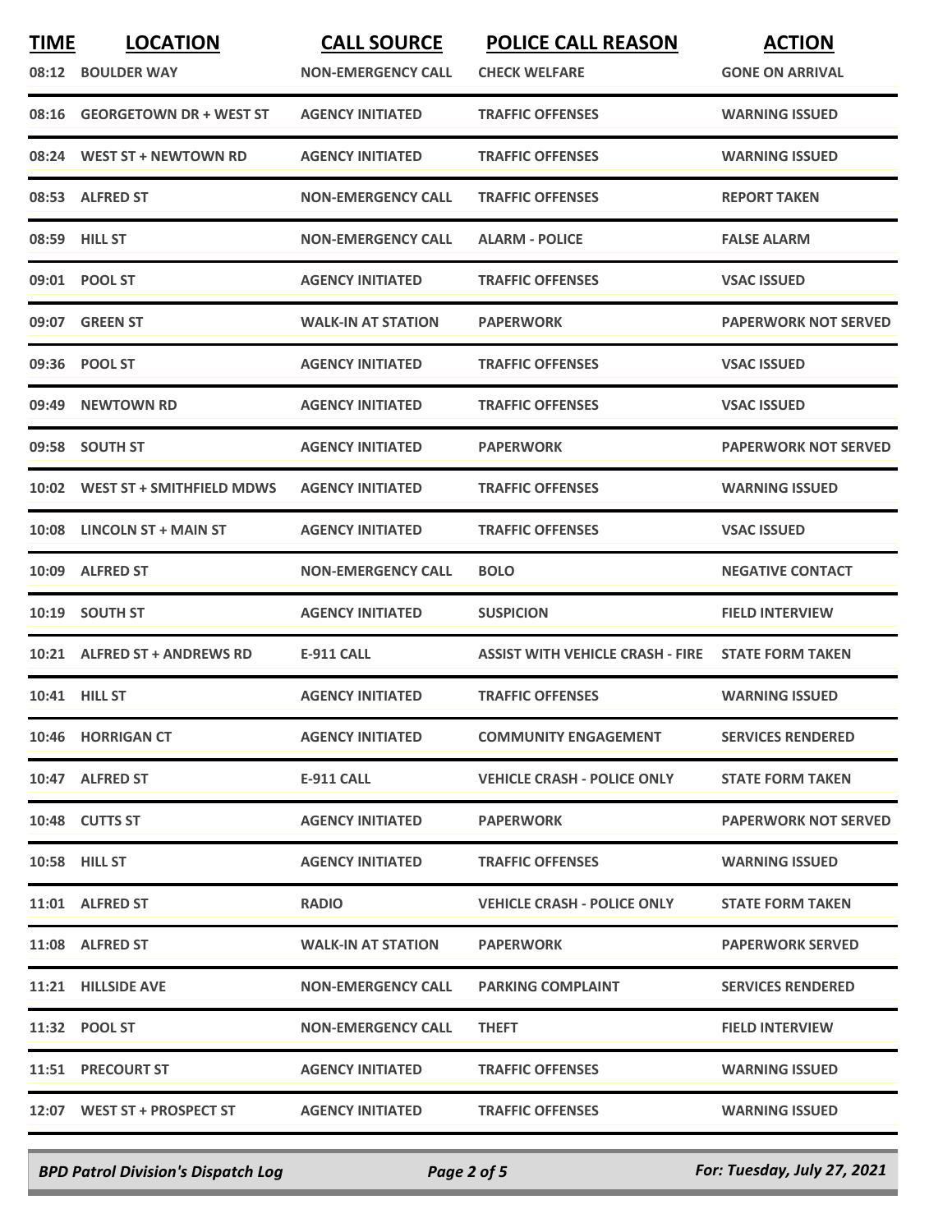| <b>TIME</b> | <b>LOCATION</b><br><b>12:10 MAIN ST</b> | <b>CALL SOURCE</b><br><b>RADIO</b> | <b>POLICE CALL REASON</b><br><b>COMMUNITY ENGAGEMENT</b> | <b>ACTION</b><br><b>SERVICES RENDERED</b> |
|-------------|-----------------------------------------|------------------------------------|----------------------------------------------------------|-------------------------------------------|
| 12:22       | <b>HILL ST</b>                          | <b>AGENCY INITIATED</b>            | <b>TRAFFIC OFFENSES</b>                                  | <b>WARNING ISSUED</b>                     |
|             | <b>12:23 SOUTHGATE AVE</b>              | <b>NON-EMERGENCY CALL</b>          | <b>BURGLARY OF A MOTOR VEHICLE</b>                       | <b>REPORT TAKEN</b>                       |
| 12:34       | <b>MAIN ST</b>                          | <b>AGENCY INITIATED</b>            | <b>OUT FOR FOLLOW UP</b>                                 | <b>SERVICES RENDERED</b>                  |
|             | 12:35 WASHINGTON ST                     | <b>NON-EMERGENCY CALL</b>          | <b>CRIM THREAT / TERRORIZING</b>                         | <b>REPORT TAKEN</b>                       |
|             | 12:38 ALFRED ST                         | <b>NON-EMERGENCY CALL</b>          | <b>BOLO</b>                                              | <b>SERVICES RENDERED</b>                  |
|             | 12:41 WEST ST + GRANITE ST              | <b>AGENCY INITIATED</b>            | <b>TRAFFIC OFFENSES</b>                                  | <b>WARNING ISSUED</b>                     |
|             | 13:04 POOL ST                           | <b>AGENCY INITIATED</b>            | <b>TRAFFIC OFFENSES</b>                                  | <b>WARNING ISSUED</b>                     |
|             | 13:10 POOL ST                           | <b>AGENCY INITIATED</b>            | <b>TRAFFIC OFFENSES</b>                                  | <b>WARNING ISSUED</b>                     |
| 13:16       | <b>ADAMS ST</b>                         | <b>NON-EMERGENCY CALL</b>          | <b>ARTICLES LOST/FOUND</b>                               | <b>SERVICES RENDERED</b>                  |
| 13:20       | <b>POOL ST + HILLS BEACH RD</b>         | <b>RADIO</b>                       | <b>TRAFFIC OFFENSES</b>                                  | <b>NEGATIVE CONTACT</b>                   |
| 13:28       | <b>POOL ST</b>                          | <b>AGENCY INITIATED</b>            | <b>TRAFFIC OFFENSES</b>                                  | <b>WARNING ISSUED</b>                     |
| 13:28       | <b>CLIFFORD ST + WATER ST</b>           | <b>E-911 CALL</b>                  | <b>BOLO</b>                                              | <b>GONE ON ARRIVAL</b>                    |
| 13:33       | <b>GREENFIELD LN</b>                    | <b>NON-EMERGENCY CALL</b>          | <b>ANIMAL COMPLAINT</b>                                  | <b>SERVICES RENDERED</b>                  |
| 13:53       | <b>POOL ST + NEWTOWN RD</b>             | <b>AGENCY INITIATED</b>            | <b>TRAFFIC OFFENSES</b>                                  | <b>WARNING ISSUED</b>                     |
|             | 13:58 SOUTH ST                          | <b>NON-EMERGENCY CALL</b>          | <b>FRAUD / SCAM</b>                                      | <b>REPORT TAKEN</b>                       |
|             | 14:00 ELM ST                            | <b>NON-EMERGENCY CALL</b>          | <b>THEFT</b>                                             | <b>REPORT TAKEN</b>                       |
|             | 14:10 WEST ST + MARION AVE              | <b>AGENCY INITIATED</b>            | <b>TRAFFIC OFFENSES</b>                                  | <b>VSAC ISSUED</b>                        |
|             | 14:29 POOL ST                           | <b>AGENCY INITIATED</b>            | <b>TRAFFIC OFFENSES</b>                                  | <b>WARNING ISSUED</b>                     |
|             | 14:35 POOL ST                           | <b>AGENCY INITIATED</b>            | <b>TRAFFIC OFFENSES</b>                                  | <b>WARNING ISSUED</b>                     |
|             | 14:43 ALFRED ST                         | <b>NON-EMERGENCY CALL</b>          | <b>PAPERWORK</b>                                         | <b>SERVICES RENDERED</b>                  |
|             | 14:54 SOUTH ST                          | E-911 CALL                         | <b>SUSPICION</b>                                         | <b>REPORT TAKEN</b>                       |
|             | 15:14 ELM ST                            | E-911 CALL                         | <b>ASSAULT</b>                                           | <b>WARNING ISSUED</b>                     |
|             | 15:24 PEARL ST                          | <b>NON-EMERGENCY CALL</b>          | <b>DRIVING COMPLAINT</b>                                 | <b>SERVICES RENDERED</b>                  |
|             | 15:28 SOUTH ST + VILLAGE LN             | <b>NON-EMERGENCY CALL</b>          | <b>BOLO</b>                                              | <b>SERVICES RENDERED</b>                  |
|             | <b>15:47 PIKE ST</b>                    | <b>NON-EMERGENCY CALL</b>          | <b>DOMESTIC COMPLAINTS</b>                               | <b>REPORT TAKEN</b>                       |
|             |                                         |                                    |                                                          |                                           |

*BPD Patrol Division's Dispatch Log Page 3 of 5 For: Tuesday, July 27, 2021*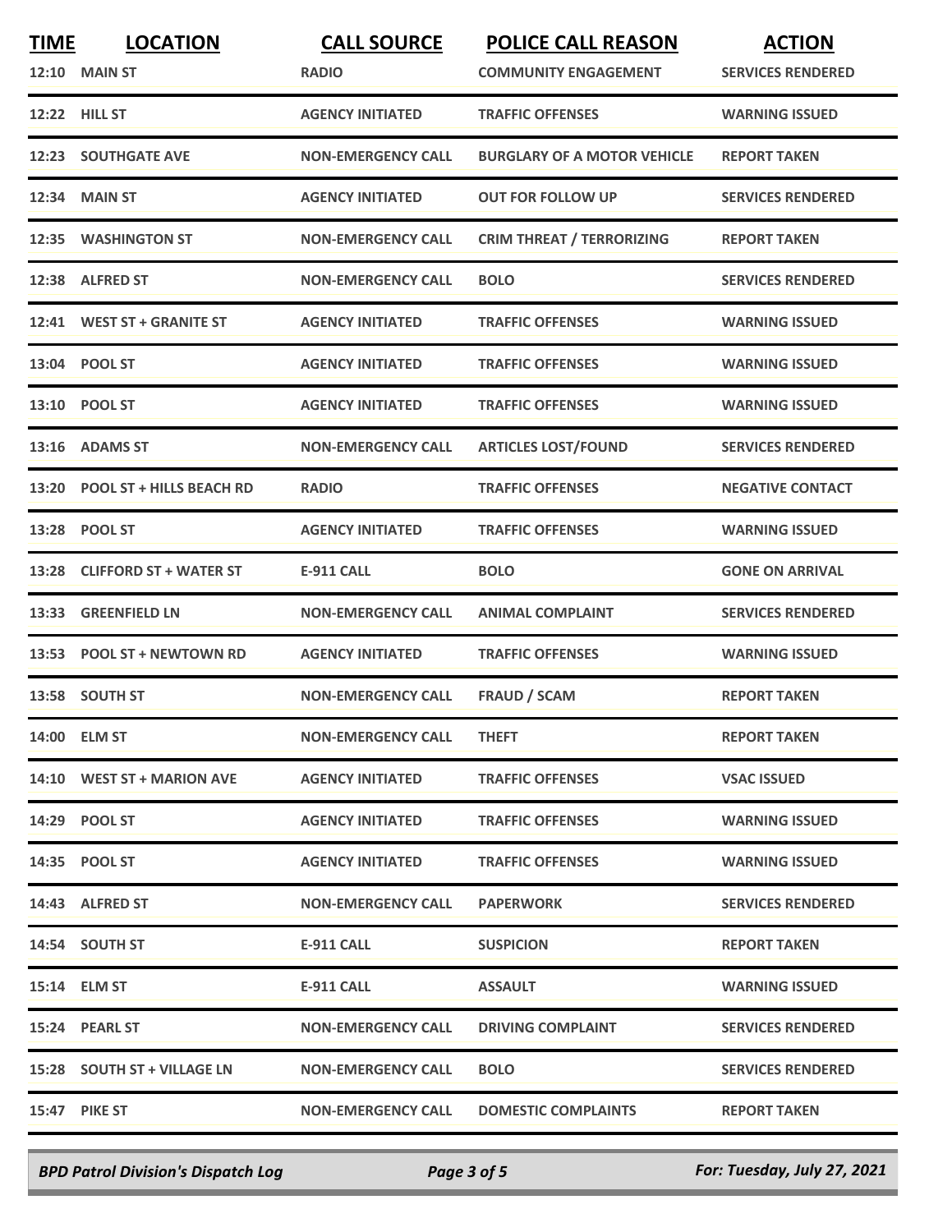| <b>TIME</b> | <b>LOCATION</b>                                | <b>CALL SOURCE</b>        | <b>POLICE CALL REASON</b>                                                | <b>ACTION</b>               |
|-------------|------------------------------------------------|---------------------------|--------------------------------------------------------------------------|-----------------------------|
|             | 15:48 SOUTH ST + VILLAGE LN                    | <b>WALK-IN AT STATION</b> | <b>SUSPICION</b>                                                         | <b>SERVICES RENDERED</b>    |
|             | 15:59 WINDSOR LN                               | <b>NON-EMERGENCY CALL</b> | <b>PARKING COMPLAINT</b>                                                 | <b>UNFOUNDED</b>            |
|             | 16:03 SOUTH ST                                 | <b>AGENCY INITIATED</b>   | <b>TRAFFIC OFFENSES</b>                                                  | <b>WARNING ISSUED</b>       |
|             | 16:19 RIVER RD                                 | <b>AGENCY INITIATED</b>   | <b>TRAFFIC OFFENSES</b>                                                  | <b>WARNING ISSUED</b>       |
|             | 16:30 RIVER RD                                 | <b>AGENCY INITIATED</b>   | <b>TRAFFIC OFFENSES</b>                                                  | <b>VSAC ISSUED</b>          |
| 16:40       | <b>HILL ST</b>                                 | <b>AGENCY INITIATED</b>   | <b>PAPERWORK</b>                                                         | <b>SUMMONS ISSUED</b>       |
|             |                                                |                           | DEFENDANT: SAMANTHA SHANTAE BULLOCK  AGE: 24  RESIDENT OF: BIDDEFORD, ME |                             |
|             | <b>CHARGE: OPERATE VEHICLE WITHOUT LICENSE</b> |                           |                                                                          |                             |
|             | 16:40 ALFRED ST                                | <b>AGENCY INITIATED</b>   | <b>TRAFFIC OFFENSES</b>                                                  | <b>SUMMONS ISSUED</b>       |
|             | <b>CHARGE: OPERATE VEHICLE WITHOUT LICENSE</b> |                           | DEFENDANT: JOHN J AULENTI  AGE: 58  RESIDENT OF: OLD ORCHARD BEACH, ME   |                             |
| 16:41       | <b>FORTUNES ROCKS RD</b>                       | <b>AGENCY INITIATED</b>   | <b>COMMUNITY ENGAGEMENT</b>                                              | <b>SERVICES RENDERED</b>    |
| 16:43       | <b>SOUTH ST</b>                                | <b>NON-EMERGENCY CALL</b> | <b>NOISE COMPLAINT</b>                                                   | <b>SERVICES RENDERED</b>    |
| 16:53       | <b>WEST LOOP RD</b>                            | <b>E-911 CALL</b>         | 911 MISUSE                                                               | <b>SERVICES RENDERED</b>    |
| 17:26       | <b>POOL ST + HILLS BEACH RD</b>                | <b>AGENCY INITIATED</b>   | <b>TRAFFIC OFFENSES</b>                                                  | <b>VSAC ISSUED</b>          |
|             | 17:29 PROSPECT ST + HARRISON AVE               | <b>NON-EMERGENCY CALL</b> | <b>DOMESTIC COMPLAINTS</b>                                               | <b>REPORT TAKEN</b>         |
| 17:55       | <b>POOL ST + DECARY RD</b>                     | <b>AGENCY INITIATED</b>   | <b>TRAFFIC OFFENSES</b>                                                  | <b>VSAC ISSUED</b>          |
|             | <b>18:08 MAIN ST</b>                           | <b>AGENCY INITIATED</b>   | <b>MENTAL ILLNESS CASES</b>                                              | <b>SERVICES RENDERED</b>    |
|             | 18:28 ELM ST                                   | <b>AGENCY INITIATED</b>   | <b>TRAFFIC OFFENSES</b>                                                  | <b>WARNING ISSUED</b>       |
|             | 18:40 CUTTS ST                                 | <b>AGENCY INITIATED</b>   | <b>PAPERWORK</b>                                                         | <b>PAPERWORK SERVED</b>     |
|             | 19:23 GREEN ST                                 | <b>AGENCY INITIATED</b>   | <b>PAPERWORK</b>                                                         | <b>PAPERWORK NOT SERVED</b> |
|             | 19:25 ALFRED ST                                | <b>AGENCY INITIATED</b>   | <b>ALL OTHER</b>                                                         | <b>SERVICES RENDERED</b>    |
|             | 19:40 ELM ST                                   | <b>AGENCY INITIATED</b>   | <b>PAPERWORK</b>                                                         | <b>PAPERWORK NOT SERVED</b> |
|             | 19:41 GRANITE ST                               | <b>NON-EMERGENCY CALL</b> | <b>ROAD HAZARD</b>                                                       | <b>SERVICES RENDERED</b>    |
|             | 19:50 LINCOLN ST + MAIN ST                     | <b>AGENCY INITIATED</b>   | <b>PAPERWORK</b>                                                         | <b>PAPERWORK SERVED</b>     |
|             | 20:03 WILSON ST                                | <b>NON-EMERGENCY CALL</b> | <b>SUSPICION</b>                                                         | <b>NEGATIVE CONTACT</b>     |
|             | 20:21 FRANKLIN ST                              | <b>E-911 CALL</b>         | VIOL PROTECTION FROM HARASSM REPORT TAKEN                                |                             |
|             | 20:35 ELM ST + HOOPER ST                       | <b>AGENCY INITIATED</b>   | <b>TRAFFIC OFFENSES</b>                                                  | <b>WARNING ISSUED</b>       |
|             |                                                |                           |                                                                          |                             |

*BPD Patrol Division's Dispatch Log Page 4 of 5 For: Tuesday, July 27, 2021*